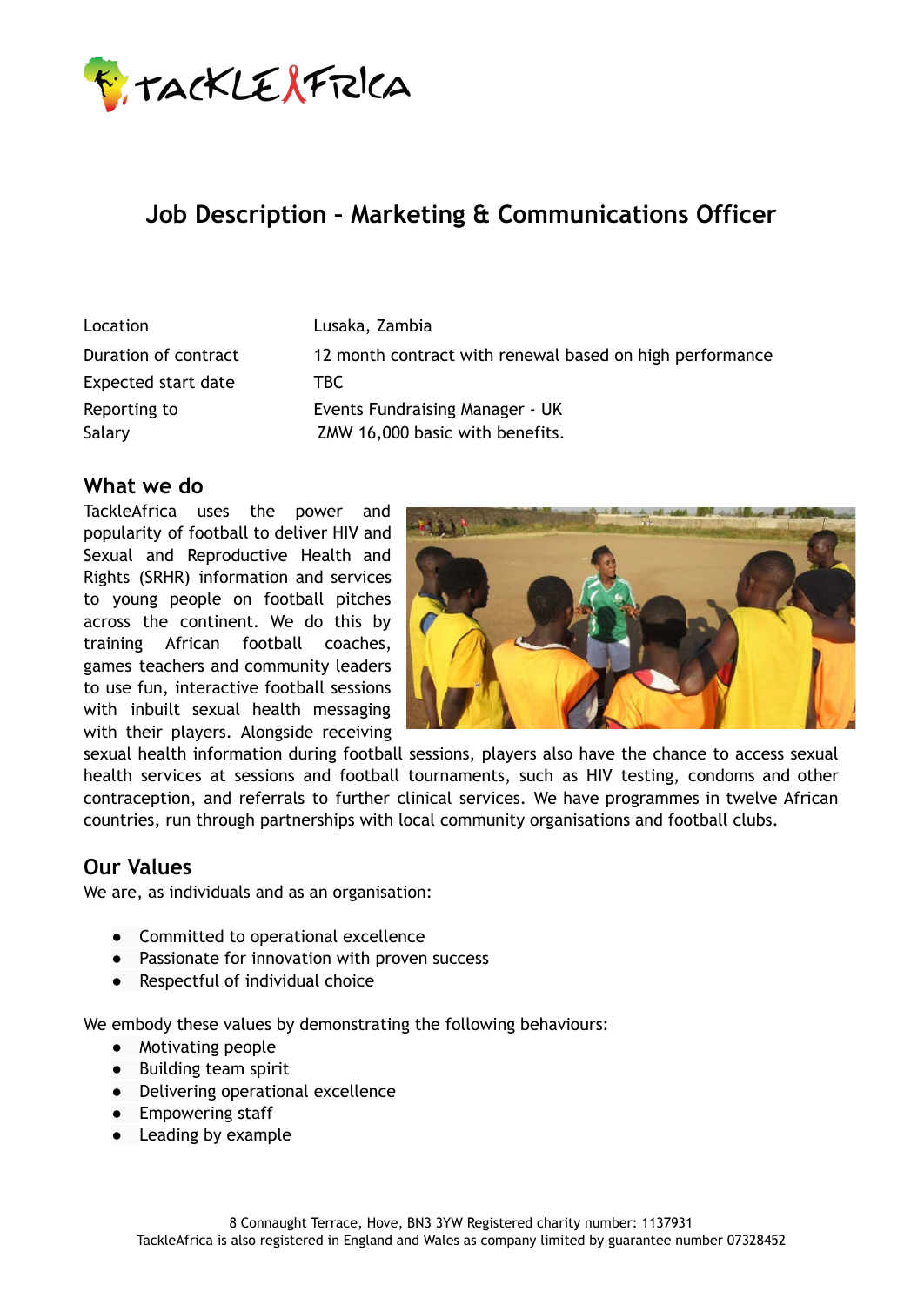

### **Summary of post**

TackleAfrica Zambia's Marketing and Communications Officer will be responsible for telling the story of TackleAfrica – communicating with our supporters, creating awareness among our stakeholders, telling the stories of our coaches and players and celebrating the successes of our programmes. The role will lead on content creation and communication across all our communication platforms with the aim of reaching and engaging more supporters for TackleAfrica. The role will be positioned with TackleAfrica Zambia but work across the whole of TackleAfrica.

Lusaka based, with travel across Zambia and beyond as required.

### **Responsibilities**

- **1. Communications**
	- a. Manage TackleAfrica's Social Media platforms and drive the evolution of our Social Media Plan
	- b. Manage TackleAfrica's website ensuring interesting, relevant and regular content
	- c. Develop TackleAfrica's communications calendar we can use over the coming years, allowing us to work two weeks ahead of deadlines and schedule our stories
	- d. Lead the creation of TackleAfrica's Annual Report assisted by stakeholders across the organisation
	- e. Evaluate out Social media platforms by creating regular social media analytics reports
	- f. Achieve annually agreed targets for growth in TackleAfrica followers across multiple platforms
	- g. Write press releases and communicate with the media

#### **2. Content Creation**

a. Create and support the generation of great new content for TackleAfrica's website, newsletters and all social media platforms from across the countries TackleAfrica work in for both fundraising events and programme reporting

#### **3. Marketing**

- a. Support the development of external documents for colleagues following TackleAfrica's brand guidelines
- b. Assist the development, promotion and delivery of fundraising events for TackleAfrica Zambia
- c. Represent TackleAfrica at meetings, networking events and conferences to build and promote the profile of the organisation

### **Key Skills**

Above all, you need to be a highly motivated, resourceful, adaptable and self-sufficient individual and be able to build on existing and create new contacts within London footballing networks.